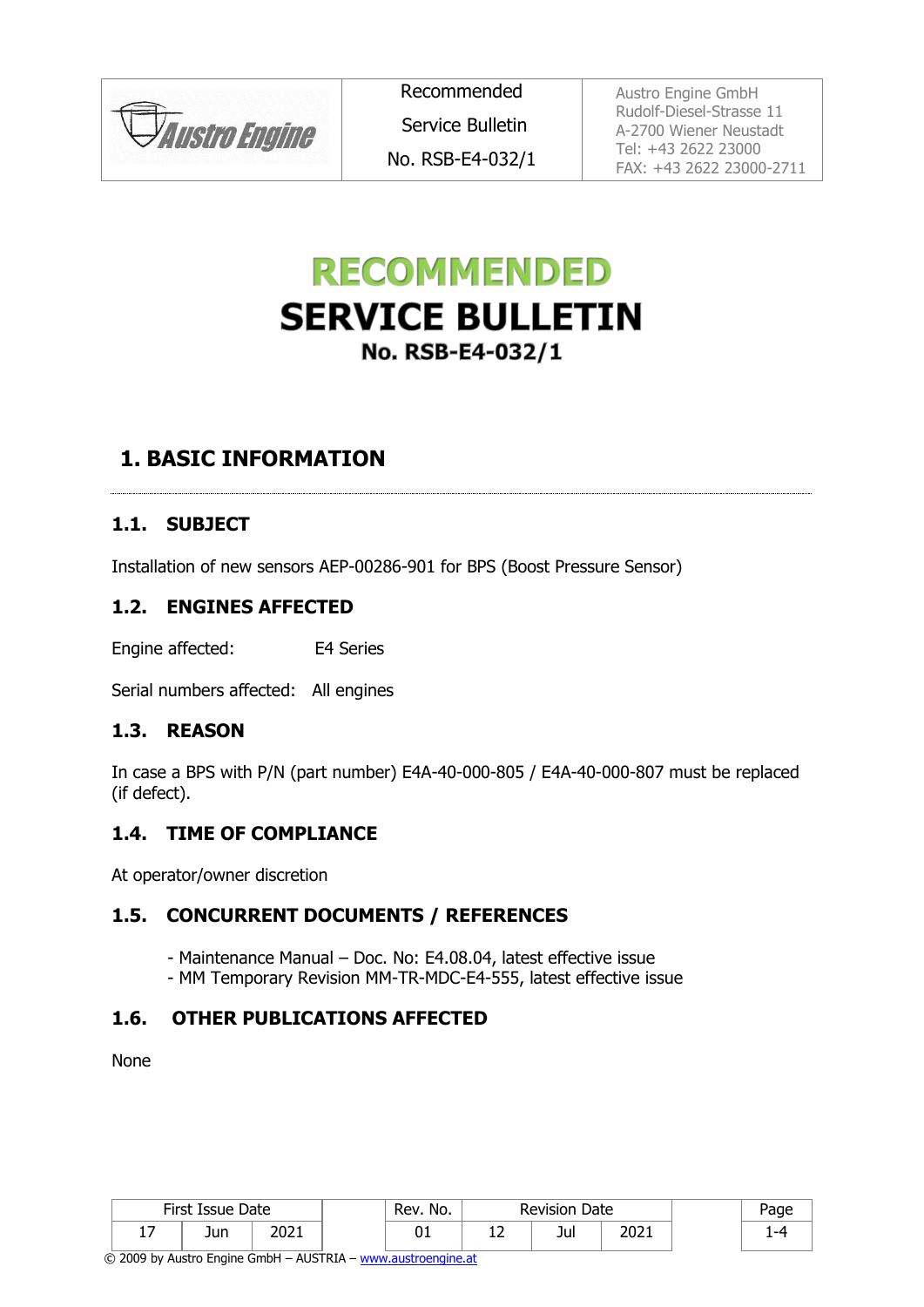

Recommended

Service Bulletin

No. RSB-E4-032/1

Austro Engine GmbH Rudolf-Diesel-Strasse 11 A-2700 Wiener Neustadt Tel: +43 2622 23000 FAX: +43 2622 23000-2711

## **2. TECHNICAL DETAILS**

### <span id="page-1-0"></span>**2.1. ACCOMPLISHMENT / INSTRUCTIONS**

For removal instructions of the old sensors, refer to Maintenance Manual – Doc. No: E4.08.04, latest effective issue.

For installation instructions of the new sensors and harness connection, refer to Temporary Revision MM-TR-MDC-E4-555, latest effective issue and Maintenance Manual – Doc. No: E4.08.04, latest effective issue.

No change of software for the EECU is required.

#### **2.2. ILLUSTRATIONS**

None

#### **2.3. MASS (WEIGHT)**

Not affected

#### **2.4. APPROVAL STATEMENT**

The technical content of this document is approved under the authority of the DOA ref. EASA. 21J.399

|                 | First Issue Date |              | Rev.<br>No. | <b>Revision</b><br>Date |              |  |
|-----------------|------------------|--------------|-------------|-------------------------|--------------|--|
| -<br>. <i>.</i> | Jun              | י המר<br>ᅀᅌᅀ | UΙ          | Jul                     | ∍∩∩י<br>ZUZI |  |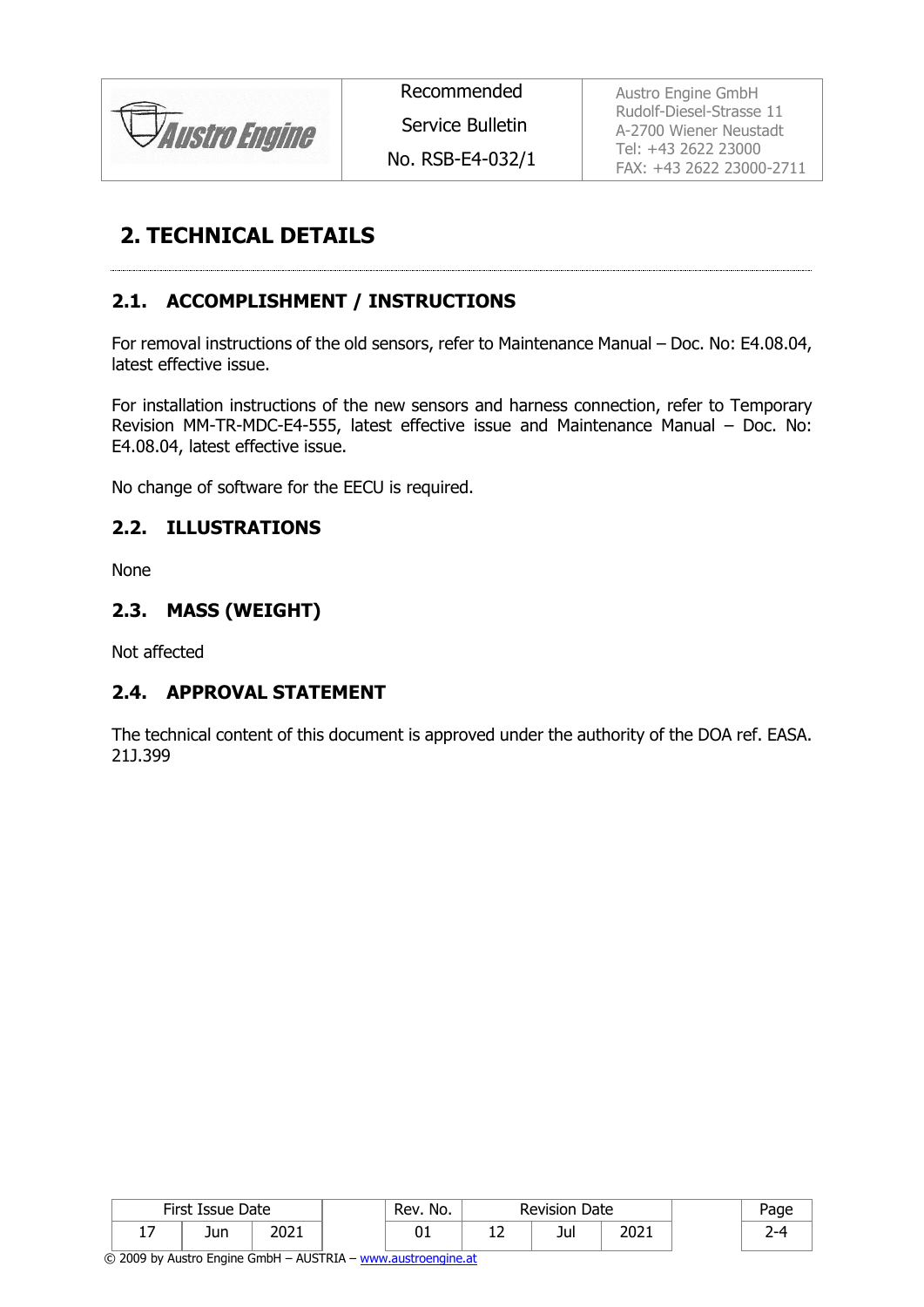

Recommended

Service Bulletin

No. RSB-E4-032/1

Austro Engine GmbH Rudolf-Diesel-Strasse 11 A-2700 Wiener Neustadt Tel: +43 2622 23000 FAX: +43 2622 23000-2711

## **3. PLANNING INFORMATION**

#### **3.1. MATERIAL & AVAILABILITY**

| Qty           | <b>Part Name</b>                                              | <b>Part Number</b>       | <b>Manufacturer</b>    | <b>Rev. Number</b> |  |
|---------------|---------------------------------------------------------------|--------------------------|------------------------|--------------------|--|
| $\mathcal{P}$ | Sensor                                                        | AEP-00286-901            | AE                     |                    |  |
| 8             | Cable Tie                                                     | PLT4S-M30                | Panduit                |                    |  |
| 8             | Cable Tie (100 mm) for BPS1 /<br><b>BPS2 Roundit fixation</b> | PLT1M-M30                | Panduit                |                    |  |
| 300           | Caving Protection for BPS1 / BPS2                             | Roundit2000NX5-5         | Roundit                |                    |  |
| mm            | Sensor Cable                                                  |                          |                        |                    |  |
| 2             | Repair Kit                                                    | E4A-95-R22-000           | AE                     |                    |  |
| 300           | Fusion tape for each end of the                               | 608036-4 / 608036        | <b>TE Connectivity</b> |                    |  |
| mm            | chafing protection                                            |                          |                        |                    |  |
|               | As an alternative to fusion tape, a                           |                          |                        |                    |  |
| 120           | shrink<br>with<br>sufficient<br>heat                          | ATUM SP / TEC-108-120009 | <b>TE Connectivity</b> |                    |  |
| mm            | diameter and shrink rate can be                               |                          |                        |                    |  |
|               | applied.                                                      |                          |                        |                    |  |

### **3.2. SPECIAL TOOLS**

| <b>Part number</b>         | <b>Description</b>            |
|----------------------------|-------------------------------|
|                            | Cutter knife                  |
|                            | Hot Air Gun                   |
| AD-1377 by TE Connectivity | Crimp tool for Inline crimp   |
|                            | Ohmmeter                      |
| 58423-1 by TE Connectivity | Recommended DIE Set for crimp |
|                            | tool (TE Connectivity)        |

#### **3.3. LABOR EFFORT**

2 h

|                   | First Issue Date |              | No.<br>Date<br>Rev.<br><b>Revision</b> |          |     |      | 'age |
|-------------------|------------------|--------------|----------------------------------------|----------|-----|------|------|
| –<br>. . <i>.</i> | Jun              | ור∩ר<br>ZUZI | ◡⊥                                     | <u>.</u> | Jul | 2021 |      |